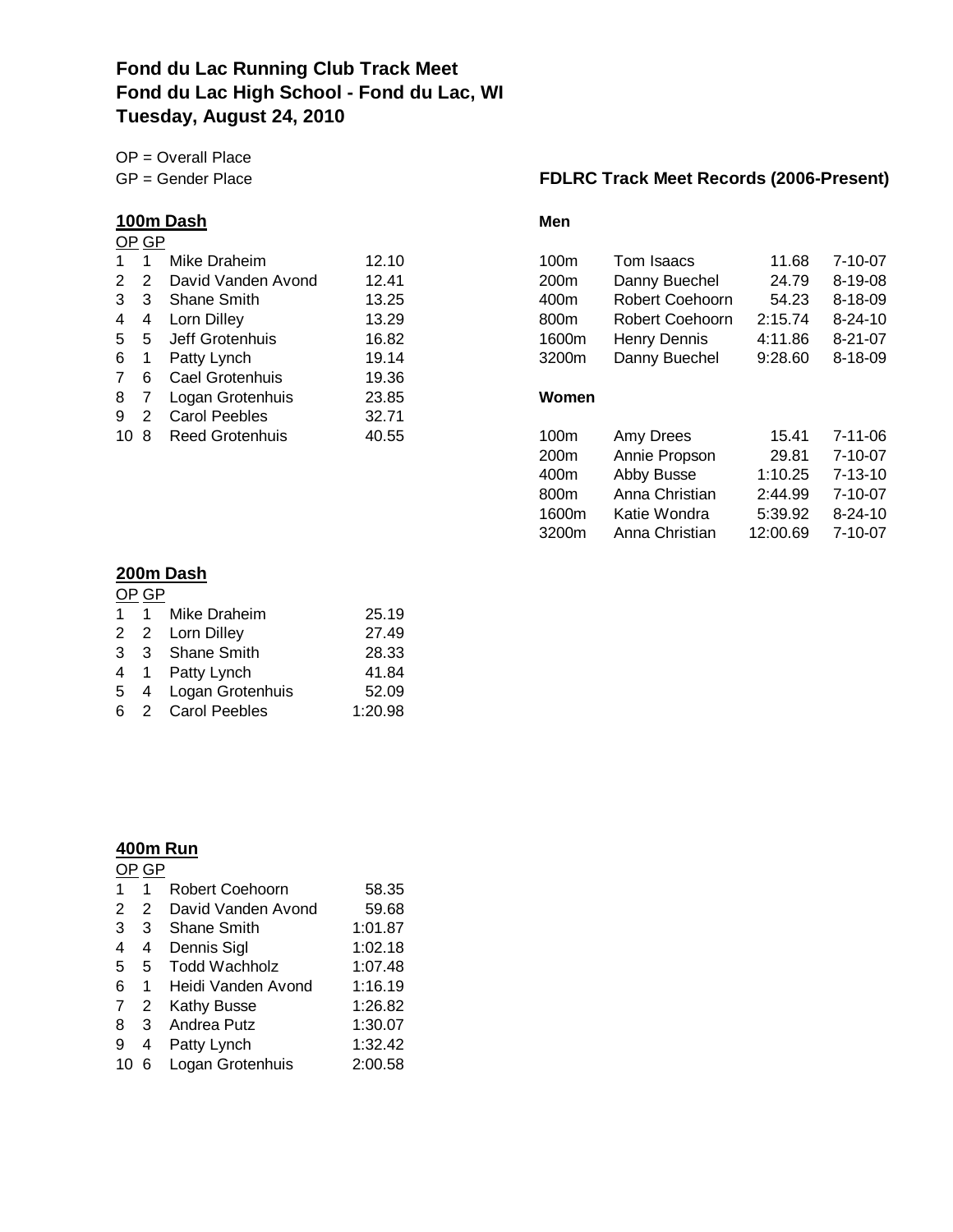#### **800m Run** OP GP

|      | סט יוט         |                       |                     |
|------|----------------|-----------------------|---------------------|
| 1    | 1.             | Robert Coehoorn       | 2:15.74 Meet Record |
| 2    | 2              | Scott Smith           | 2:18.53             |
| 3    | 3 <sup>1</sup> | Mike Draheim          | 2:21.91             |
| 4    | 4              | <b>Shane Smith</b>    | 2:23.62             |
| 5    | 5              | Todd Wachholz         | 2:31.59             |
| 6    | 6.             | <b>Stan Mathes</b>    | 2:35.29             |
| 7    | $7^{\circ}$    | <b>Ted Eischeid</b>   | 2:42.71             |
| 8    | 8              | Clyde Moser           | 2:48.58             |
| 9    | 9              | Shawn Lord            | 2:48.98             |
|      |                | 10 1 Andrea Putz      | 3:09.92             |
|      |                | 11 2 Nicole Lord      | 3:24.61             |
|      | 12 3           | Patty Lynch           | 3:29.35             |
|      |                | 13 10 Cael Grotenhuis | 3:35.78             |
| 1444 |                | <b>Allison Taylor</b> | 3:38.27             |
|      |                | 15 11 Carlos Muñoz    | 3:40.94             |
|      |                | 16 12 Noah Schoenbach | 3:43.73             |
| 175  |                | Natalie Lord          | 4:26.53             |
|      |                |                       |                     |

## **1600m Run**

| <u>OP GP</u>   |                |                         |                     |  |
|----------------|----------------|-------------------------|---------------------|--|
| 1              | $\mathbf 1$    | Shane Smith             | 4:56.62             |  |
| 2              | $2 -$          | Scott Smith             | 5:02.30             |  |
| 3 <sup>7</sup> | 3 <sup>7</sup> | Jeff Baudry             | 5:12.04             |  |
| 4              |                | 4 Todd Wachholz         | 5:23.12             |  |
|                | 5 5            | Jon Brinkley            | 5:38.04             |  |
|                |                | 6 1 Katie Wondra        | 5:39.92 Meet Record |  |
|                |                | 7 6 Jeff Grotenhuis     | 5:44.02             |  |
|                |                | 8 7 Stan Mathes         | 5:44.81             |  |
| 9              | 8              | Clyde Moser             | 5:50.75             |  |
|                |                | 10 9 Ted Eischeid       | 5:51.61             |  |
|                |                | 11 2 Cassandra Keller   | 6:11.38             |  |
|                |                | 12 10 Ron Brault        | 6:21.93             |  |
|                |                | 13 3 Andrea Putz        | 6:30.01             |  |
|                |                | 14 11 Shawn Lord        | 6:36.71             |  |
|                | 154            | Heidi Vanden Avond      | 6:41.42             |  |
|                |                | 16 12 Mark Rommelfanger | 6:44.37             |  |
|                |                | 17 13 Philip Bomier     | 6:44.65             |  |
|                | 185            | Patty Lynch             | 7:05.80             |  |
|                |                | 19 14 Cael Grotenhuis   | 7:14.76             |  |
|                | 20 6           | <b>Allison Taylor</b>   | 7:19.71             |  |
|                | 21 7           | Kathy Busse             | 7:56.34             |  |